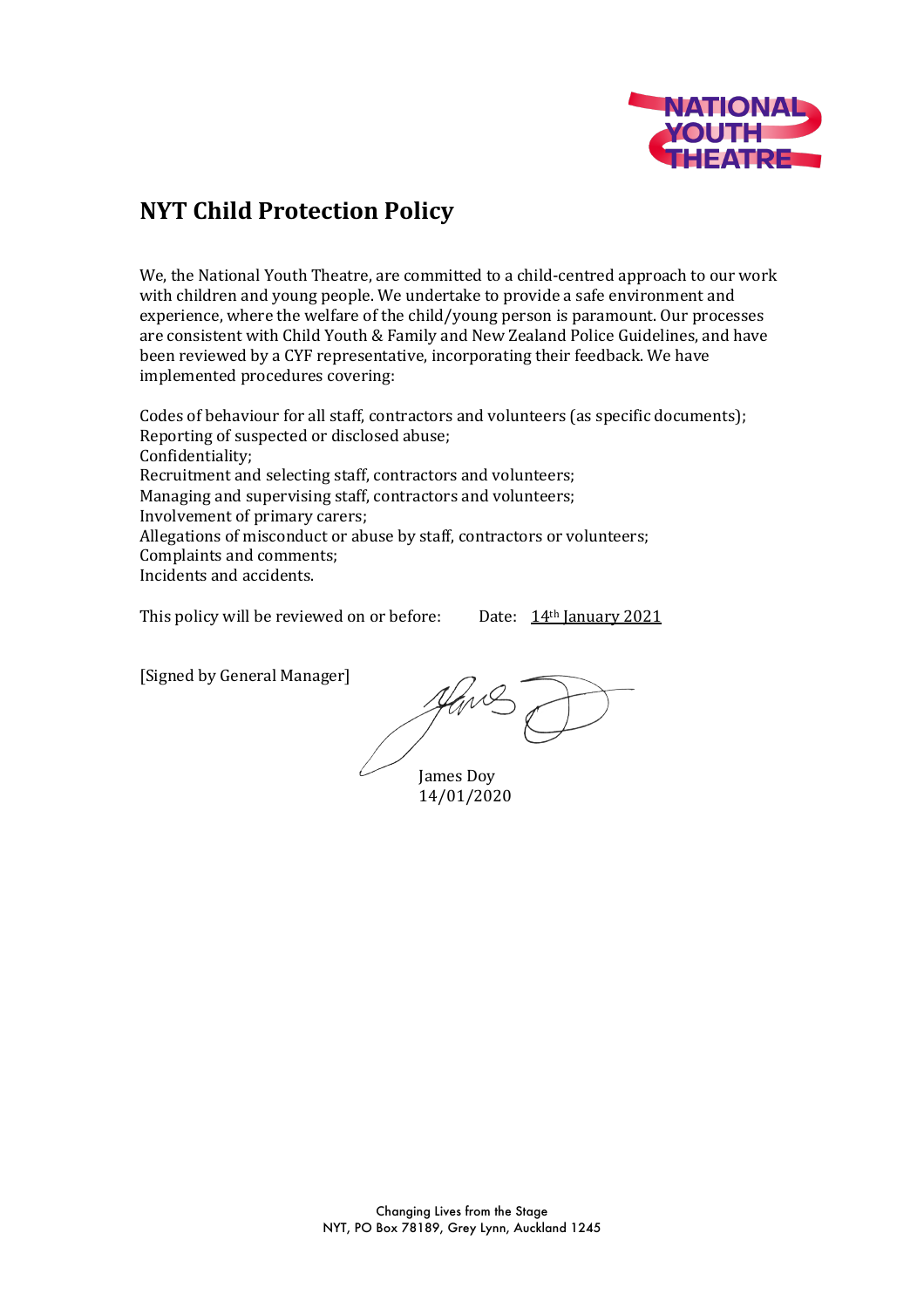#### **Reporting of suspected or disclosed abuse**

If you are in a position of providing duty of care to cast members, we recommend you familiarise yourself with the CYF document "Working together to keep children and young people safe", which covers the signs of abuse, and how best to respond should you suspect abuse, or have it disclosed to you. NYT have copies available, or you can access it directly from http://www.cyf.govt.nz/working-with-others/working-togetherto-keep-children-and-young-people-safe.html

Our first point of contact for all of these issues is our Operations Manager. In the event the Operations Manager is unavailable, or it isn't appropriate to contact them about this issue, you should then contact the Chief Executive. There will be an organisational chart provided with this document detailing the names and contact details of the people who currently hold these roles.

#### **Recording Procedures**

All suspected or disclosed incidents of abuse will be recorded in a folder, including date, time, and the people involved. To ensure confidentiality, the record will make use of the cast members ID number (as assigned by our website) rather than their name. The folder is maintained off site by the Operations Manager, and access restricted as per our confidentiality statement.

Once a report of suspected or disclosed abuse has been received by the Operations Manager, they will make the call as to the best way to proceed, normally in conjunction with the Chief Executive.

#### **Confidentiality Statement**

We in the National Youth Theatre are committed to ensuring peoples' rights to confidentiality. However, in relation to child protection and welfare we undertake that:

- Information will only be forwarded on a 'need to know' basis in order to safeguard the child/young person:
- Giving such information to others for the protection of a child or young person is not a breach of confidentiality:
- We cannot guarantee total confidentiality where the best interests of the child or young person are at risk;

Images of a child/young person will only be used for the direct promotional purposes of NYT or as part of a record of the performance or programme;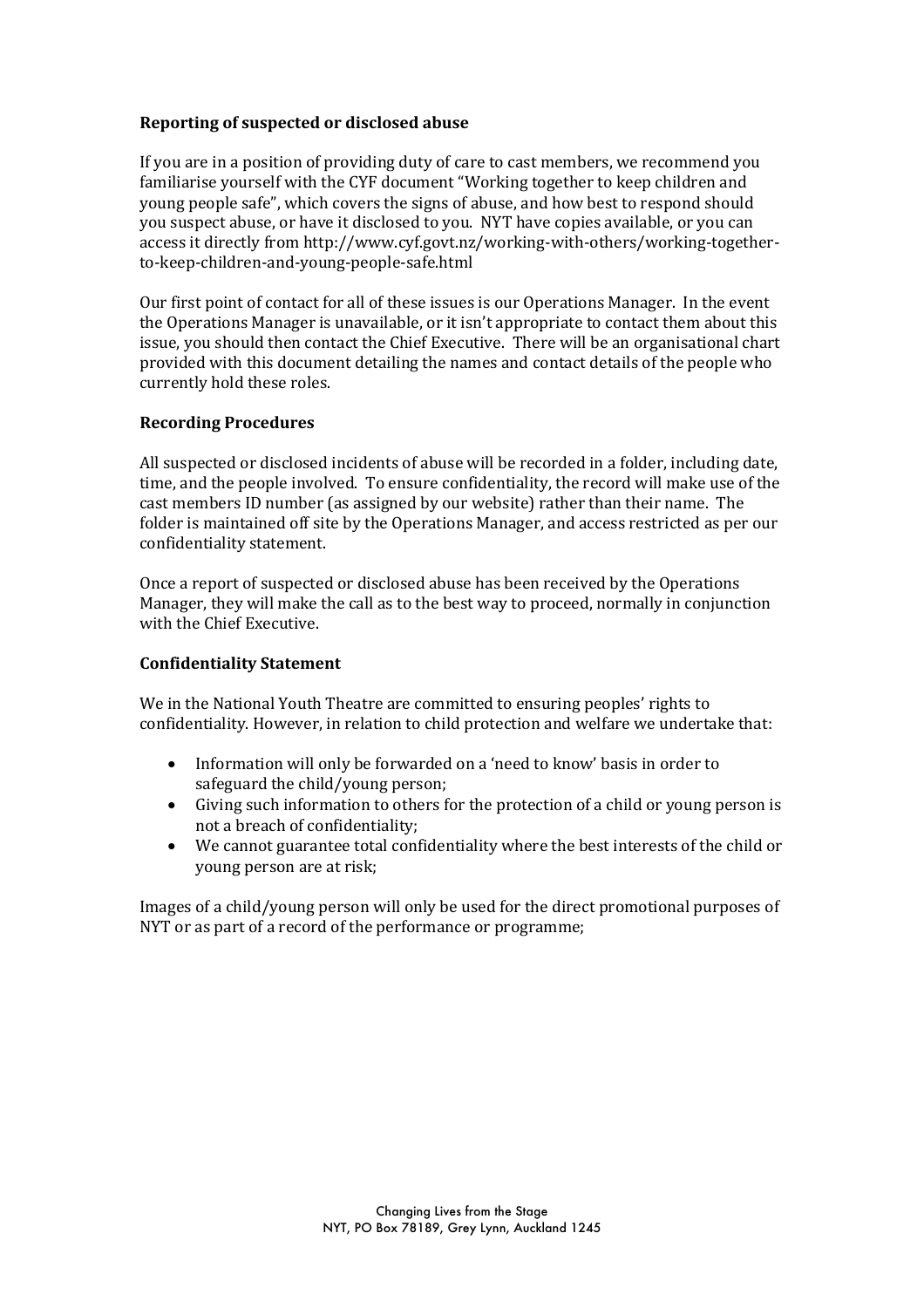# **Recruitment Policy**

We will ensure that staff are carefully selected, trained and supervised to provide a safe environment for all children and young people, by observing the following principles:

- Roles and responsibilities will be clearly defined for every job (paid or voluntary);
- $\bullet$  Posts will be advertised widely;
- We undertake to select the most suitably qualified personnel;
- Candidates will be required to complete an application form;
- Candidates will be asked to sign a declaration form;
- At least two written references that are recent, relevant, independent and verbally confirmed will be necessary;
- Staff will be selected by a panel of at least two (or more) representatives through an interview process;
- No person who would be deemed to constitute a 'risk' will be employed;
	- Some of the exclusions would include:
		- $\circ$  any child-related convictions:
			- $\circ$  refusal to sign application form and declaration form;
			- o insufficient documentary evidence of identification;
		- $\circ$  concealing information on one's suitability to working with children;
- There will (where practicable) be a relevant probationary period;
- All staff will be required to consent to police checks, and where available, these will be sought. (NYT is approved to request police checks)

# **Staff Management Policy**

To protect both staff (paid and voluntary) and children/young people, we undertake that:

New staff will:

- Take part in a mandatory induction training session;
- $\bullet$  Be made aware of the organisation's code of conduct, child protection procedures, and the identity and role of who has been designated to deal with issues of concern;
- Undergo a probationary or trial period.

All staff will:

- Receive an adequate level of supervision and review of their work practices;
- Be expected to have read and signed the Child Protection Policy Statement;
- $\bullet$  Be given the opportunity to receive professional development in the area of child protection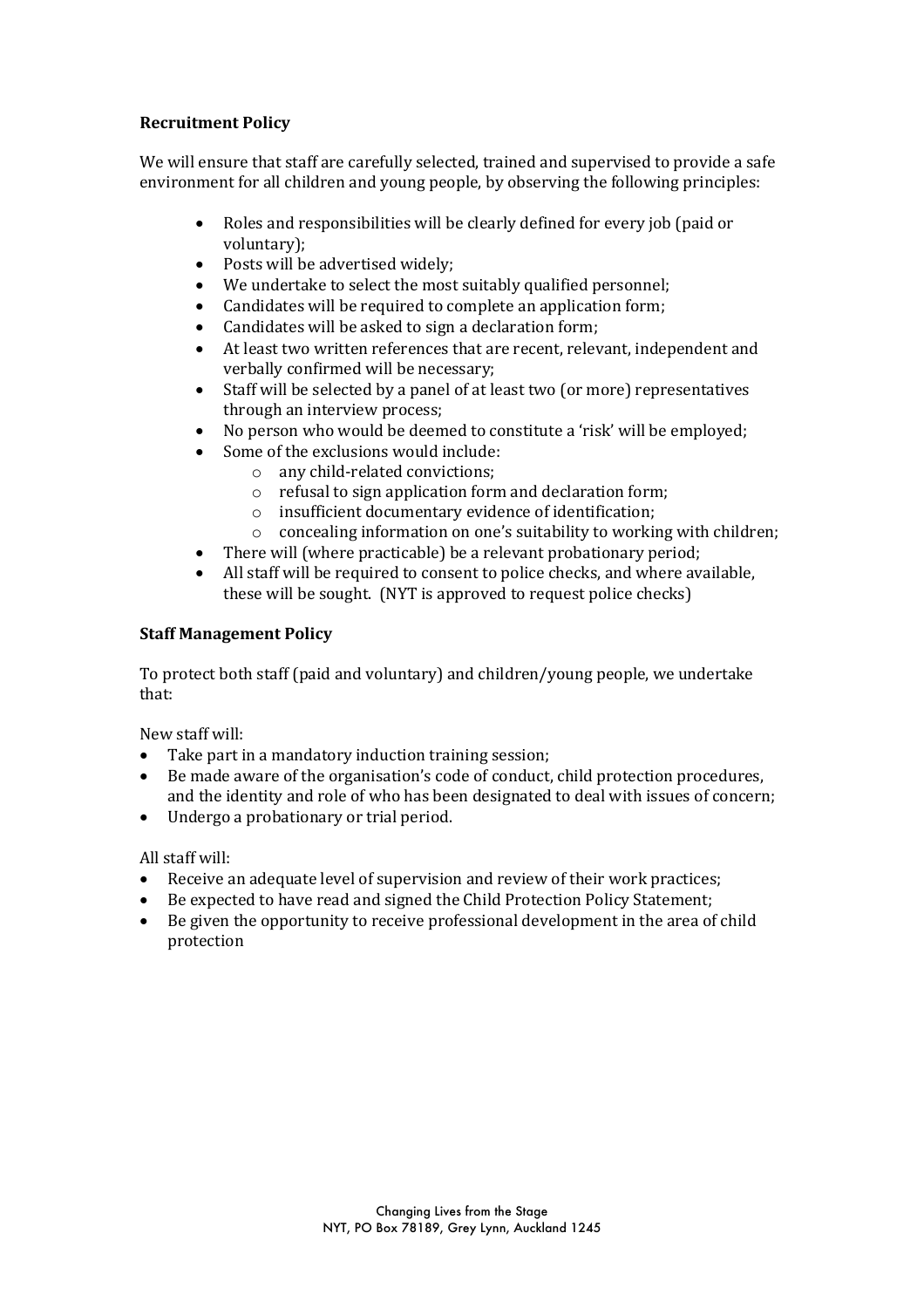# **Policy statement on the involvement of primary carers**

We are committed to being open with all primary carers.

We undertake to:

- Advise primary carers of our child protection policy;
- Inform primary carers and schools of all activities and potential activities;
- Issue contact/consent forms where relevant:
- Comply with health and safety practices;
- Operate child-centred policies in accordance with best practice;
- Adhere to our recruitment guidelines;
- Ensure as far as possible that our activities are age-appropriate;
- Encourage and facilitate the involvement of parent(s), carer(s) or responsible  $adult(s)$ , where appropriate.

If we have concerns about the welfare of the child/young person, we will:

- Respond to the needs of the child or young person;
- Inform the primary carers on an on-going basis unless this action puts the child or young person at further risk;
- Where there are child protection and welfare concerns we are obliged to pass these on to CYF (who run a 24/7 advice line, **0508 FAMILY**) and, in an emergency, the NZ Police;
- In the event of a complaint against a member of staff, we will immediately ensure the safety of the child/young person and inform primary carers as appropriate. The staff member will be stood down while the complaint is investigated.

As a child-centred organisation, we are committed to putting the interest of the  $child/$ young person first. To that end we will:

- Contact CYF and the NZ Police where there is a child protection welfare concern;
- Encourage primary carers to work in partnership with us under the guidelines set out by our organisation to ensure the safety of their children;
- Have a designated contact person available for consultation with primary carers in the case of any concern over a child or young person's welfare.

## **Dealing with Allegations against Staff or Volunteers**

Two separate procedures must be followed:

- 1. In respect of the child/young person, the Operations Manager will deal with issues related to the child/young person.
- 2. In respect of the person against whom the allegation is made, a nominated NYT Board Member will deal with issues related to the staff member or volunteer.
- The first priority is to ensure that no child or young person is exposed to unnecessary risk:
- If allegations are made against the Designated Person, then the Chief Executive should be contacted:
- NYT's reporting procedures should be followed. Both the primary carers and child/young person should be informed of actions planned and taken. The child/young person should be dealt with in an age-appropriate manner;
- The staff member or volunteer will be informed as soon as possible of the nature of the allegation and should be given the opportunity to respond;
- The Chief Executive will be informed as soon as possible;